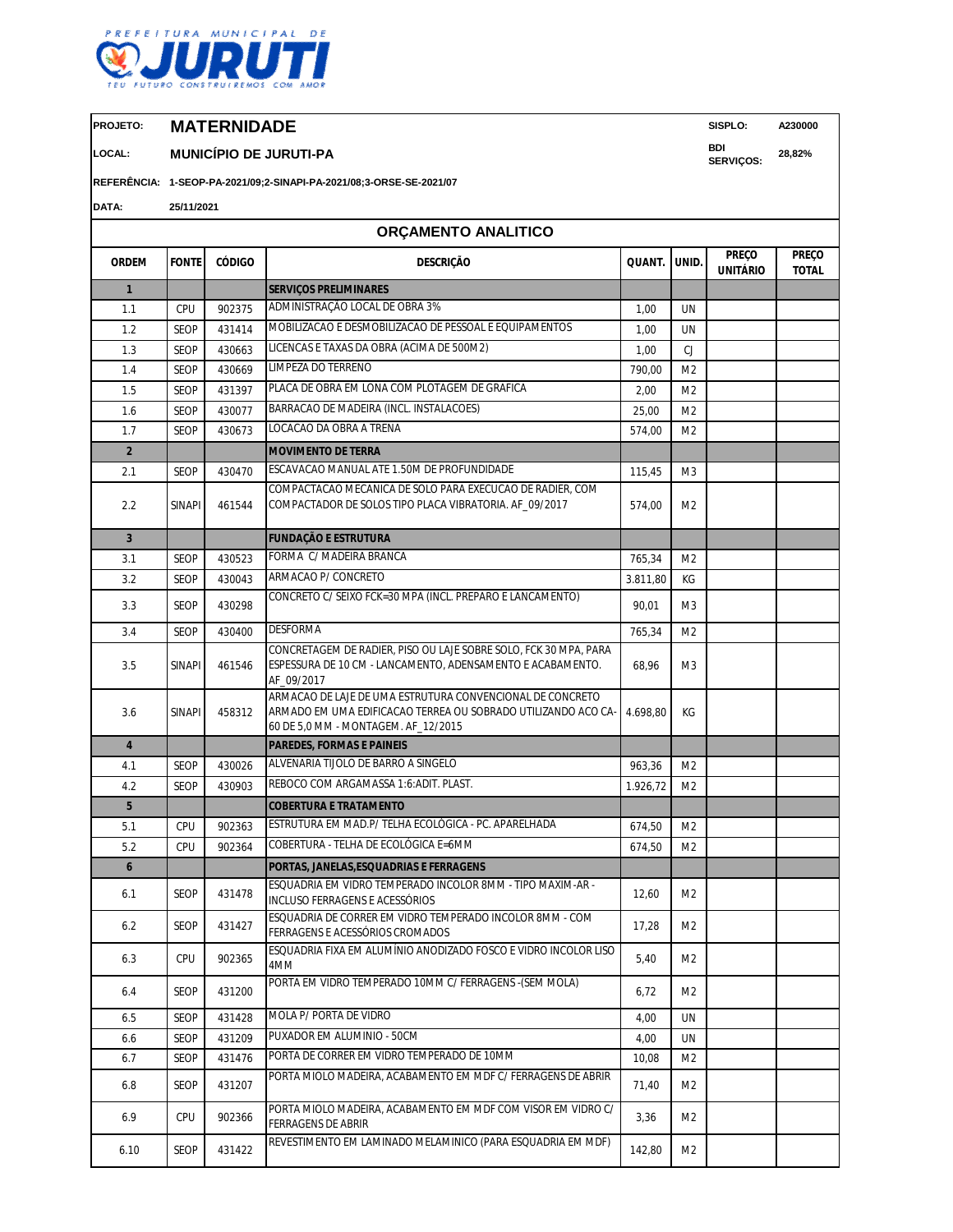

**PROJETO: MATERNIDADE SISPLO: A230000**

**LOCAL: MUNICÍPIO DE JURUTI-PA BDI** 

**REFERÊNCIA: 1-SEOP-PA-2021/09;2-SINAPI-PA-2021/08;3-ORSE-SE-2021/07**

| DATA:           | 25/11/2021   |               |                                                                                          |        |                |                                 |                              |
|-----------------|--------------|---------------|------------------------------------------------------------------------------------------|--------|----------------|---------------------------------|------------------------------|
|                 |              |               | ORÇAMENTO ANALITICO                                                                      |        |                |                                 |                              |
| <b>ORDEM</b>    | <b>FONTE</b> | <b>CÓDIGO</b> | <b>DESCRIÇÃO</b>                                                                         | QUANT. | UNID.          | <b>PREÇO</b><br><b>UNITÁRIO</b> | <b>PREÇO</b><br><b>TOTAL</b> |
| 6.11            | <b>SEOP</b>  | 430497        | FECHADURA PARA PORTA DE BANHEIRO                                                         | 8,00   | <b>UN</b>      |                                 |                              |
| 6.12            | SEOP         | 430498        | FECHADURA PARA PORTA EXTERNA                                                             | 6,00   | UN             |                                 |                              |
| 6.13            | <b>SEOP</b>  | 430499        | FECHADURA PARA PORTA INTERNA                                                             | 26,00  | UN             |                                 |                              |
| $\overline{7}$  |              |               | <b>PISOS</b>                                                                             |        |                |                                 |                              |
| 7.1             | <b>SEOP</b>  | 430622        | PISO DE ALTA RESISTENCIA E=8MM C/ RESINA INCL. CAMADA<br>REGULARIZADORA                  | 315,63 | M <sub>2</sub> |                                 |                              |
| 7.2             | SEOP         | 430230        | CERAMICA ANTI-DERRAPANTE 40X40CM                                                         | 72,94  | M <sub>2</sub> |                                 |                              |
| 7.3             | <b>SEOP</b>  | 430632        | LAJOTA CERAMICA - PEI V - (PADRAO ALTO) - 40X40CM                                        | 84,19  | M <sub>2</sub> |                                 |                              |
| 7.4             | <b>SEOP</b>  | 430249        | CIMENTADO LISO E=2CM TRACO 1:3                                                           | 246,00 | M <sub>2</sub> |                                 |                              |
| 7.5             | <b>SEOP</b>  | 430557        | PISO EM GRANITO E=2CM BRANCO MEDITERRÂNEO                                                | 23,73  | M <sub>2</sub> |                                 |                              |
| 8               |              |               | <b>RODAPES, SOLEIRAS E PEITORIS</b>                                                      |        |                |                                 |                              |
| 8.1             | SEOP         | 430986        | RODAPE CERAMICO H=8CM                                                                    | 245,90 | M              |                                 |                              |
| 8.2             | <b>SEOP</b>  | 430990        | RODAPE DE ALTA RESISTENCIA (INCL. POLIMENTO) H=12CM                                      | 269,91 | M              |                                 |                              |
| 8.3             | <b>SEOP</b>  | 430989        | RODAPE EM GRANITO BRANCO MEDITERRÂNEO E=2CM/H=15CM                                       | 36,75  | M              |                                 |                              |
| 8.4             | SEOP         | 430557        | SOLEIRA E PEITORIL - GRANITO BRANCO MEDITERRÃNEO E=2CM                                   | 11,63  | M <sub>2</sub> |                                 |                              |
| 9               |              |               | <b>PINTURAS E REVESTIMENTOS</b>                                                          |        |                |                                 |                              |
| 9.1             | <b>SEOP</b>  | 431224        | ACRILICA ACETINADA C/ MASSA E SELADOR - INTERNA E EXTERNA                                | 392,62 | M <sub>2</sub> |                                 |                              |
| 9.2             | CPU          | 902367        | ACRILICA SUPER LAVÁVEL SEMI-BRILHO                                                       | 773,63 | M <sub>2</sub> |                                 |                              |
| 9.3             | CPU          | 902368        | ACRILICA ANTIMICROBIANA SEMI-BRILHO                                                      | 215,92 | M <sub>2</sub> |                                 |                              |
| 9.4             | <b>SEOP</b>  | 430006        | ACRILICA FOSCA INT./EXT. C/MASSA E SELADOR - 3 DEMAOS                                    | 102,80 | M <sub>2</sub> |                                 |                              |
| 9.5             | SEOP         | 430749        | <b>ACRILICA PARA PISO</b>                                                                | 246,00 | M <sub>2</sub> |                                 |                              |
| 9.6             | <b>SEOP</b>  | 430229        | REVESTIMENTO CERAMICO PADRAO MEDIO                                                       | 337,24 | M <sub>2</sub> |                                 |                              |
| 9.7             | <b>SEOP</b>  | 430083        | <b>BATE MACA PERTECH</b>                                                                 | 62,11  | M              |                                 |                              |
| 9.8             | CPU          | 902371        | BANCADA EM GRANITO BRANCO MEDITERRÂNEO E= 2CM COM<br>RODABANCA DE H=15CM E SAIA DE H=4CM | 14,72  | M <sub>2</sub> |                                 |                              |
| 10              |              |               | <b>FORROS E DIVISÓRIAS</b>                                                               |        |                |                                 |                              |
| 10.1            | <b>SEOP</b>  | 431373        | FORRO EM GESSO ACARTONADO ESTRUTURADO                                                    | 102,80 | M2             |                                 |                              |
| 11              |              |               | <b>INSTALAÇÕES ELETRICAS</b>                                                             |        |                |                                 |                              |
| 11.1            | <b>SEOP</b>  | 430807        | PONTO DE FORCA (TUBUL., FIACAO E DISJUNTOR) ACIMA DE 200W                                | 17,00  | PT             |                                 |                              |
| 11.2            | <b>SEOP</b>  | 430812        | PONTO DE LUZ / FORCA (C/TUBUL., CX. E FIACAO) ATE 200W                                   | 79,00  | PT             |                                 |                              |
| 11.3            | SEOP         | 430814        | PONTO ELETRICO ESTABILIZADO (INCL. ELETR., CX., FIACAO E TOMADA)                         | 60,00  | PT             |                                 |                              |
| 11.4            | SEOP         | 431583        | LUMINARIA DE EMBUTIR COM ALETAS E 2 LAMPADAS DE LED DE 18W                               | 66,00  | UN             |                                 |                              |
| 11.5            | <b>SEOP</b>  | 430700        | LUMINARIA TIPO ARANDELA- CASCO DE TARTARUGA                                              | 13,00  | UN             |                                 |                              |
| 12 <sup>2</sup> |              |               | INSTALAÇÃO HIDROSSANITÁRIAS                                                              |        |                |                                 |                              |
| 12.1            | SEOP         | 430803        | PONTO DE AGUA (INCL. TUBOS E CONEXOES)                                                   | 38,00  | PT             |                                 |                              |
| 12.2            | SEOP         | 430806        | PONTO DE ESGOTO (INCL. TUBOS, CONEXOES, CX. E RALOS)                                     | 12,00  | PT             |                                 |                              |
| 13              |              |               | <b>ACESSORIOS, LOCAS E METAIS</b>                                                        |        |                |                                 |                              |
| 13.1            | SEOP         | 430073        | BARRA EM ACO INOX (PNE)                                                                  | 18,00  | M              |                                 |                              |
| 13.2            | <b>SEOP</b>  | 431310        | <b>BACIA SIFONADA - PNE</b>                                                              | 3,00   | UN             |                                 |                              |
| 13.3            | SEOP         | 430058        | BACIA SIFONADA C/CX. DESCARGA ACOPLADA C/ ASSENTO                                        | 5,00   | UN             |                                 |                              |
| 13.4            | SEOP         | 431313        | BOX C/ PORTA DE CORRER - ALUMINIO/ACRILICO - INSTALADO                                   | 5,00   | M <sub>2</sub> |                                 |                              |

13.5 SEOP 430659 LAVATORIO DE LOUCA C/COL.,TORNEIRA,SIFAO E VALV. 5,00 UN

**SERVIÇOS: 28,82%**